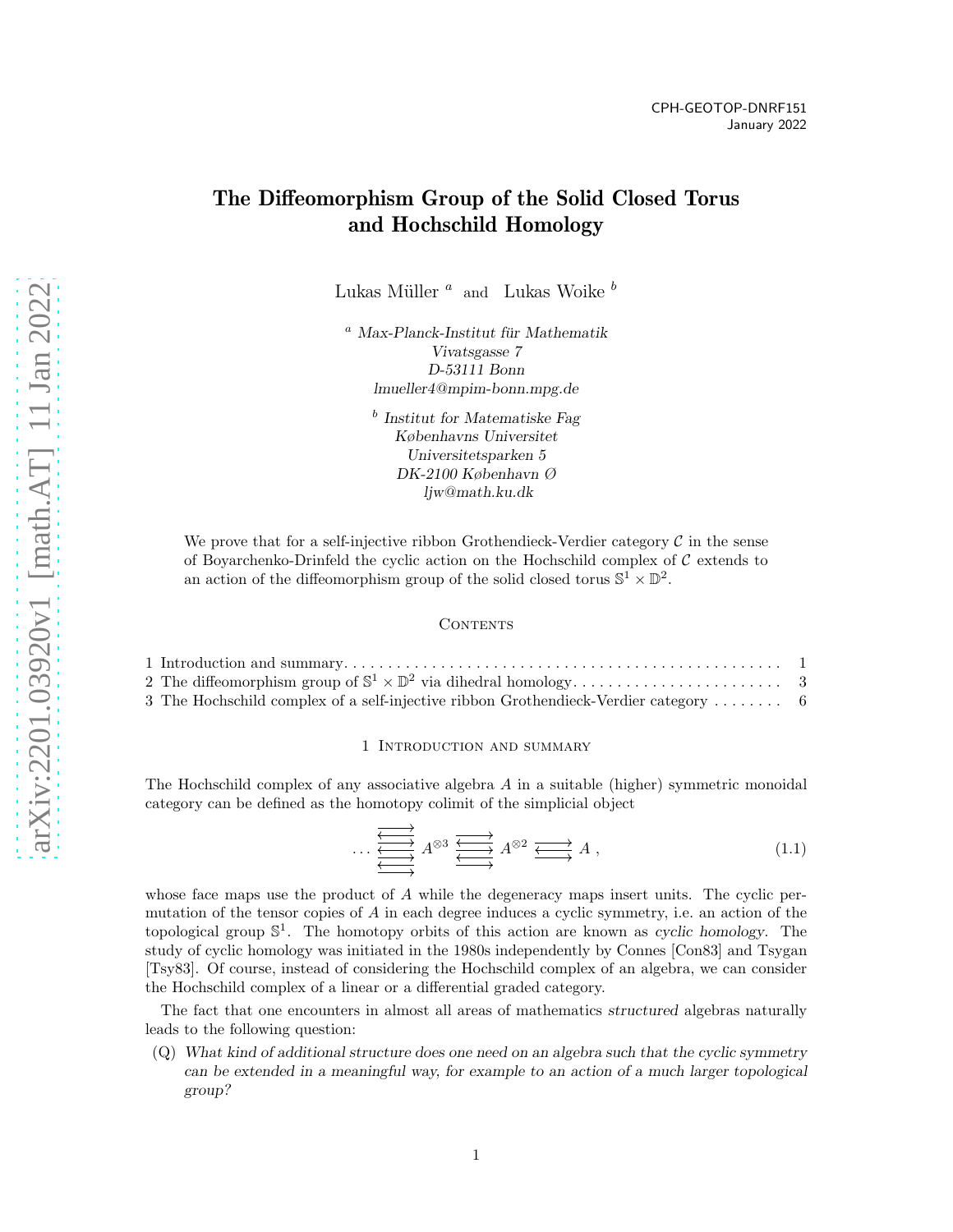This is obviously an open-ended question to which certainly a lot of different answers can be given. For example, if A comes equipped with an involution through anti algebra maps, then one finds an action of  $O(2) = \mathbb{S}^1 \rtimes \mathbb{Z}_2$  on the Hochschild complex of A. In the semidirect product  $\mathbb{S}^1 \rtimes \mathbb{Z}_2$ , the group  $\mathbb{Z}_2$  acts on  $\mathbb{S}^1$  by reflection. This extends the theory of cyclic homology and leads to dihedral homology as introduced by Loday [\[Lod87\]](#page-10-1). A very systematic approach to the Hochschild homology of structured algebras is given by Wahl and Westerland in [\[WW16,](#page-11-1) [Wah16\]](#page-11-2).

This short article offers a different and, at least at first sight, surprising answer to question (Q) that applies to an important structure in quantum algebra, namely ribbon Grothendieck-Verdier structures introduced by Boyarchenko and Drinfeld [\[BD13\]](#page-10-2) based on Barr's notion of a ⋆-autonomous category [\[Bar79\]](#page-10-3). Roughly, a Grothendieck-Verdier category is a monoidal category C equipped with an equivalence  $D: \mathcal{C} \longrightarrow \mathcal{C}^{\text{opp}}$  called duality functor compatible in a specific way with the monoidal structure. A ribbon Grothendieck-Verdier structure is additionally equipped with a braiding (natural isomorphisms  $c_{X,Y}: X \otimes Y \longrightarrow Y \otimes X$  compatible with the monoidal unit and subject to the two hexagon axioms) and a balancing (a natural automorphism  $\theta_X : X \longrightarrow X$ such that  $\theta_I = id_I$  for the monoidal unit I and  $\theta_{X \otimes Y} = c_{Y,X} c_{X,Y} (\theta_X \otimes \theta_Y)$  for  $X, Y \in \mathcal{C}$ , that additionally satisfies  $\theta_{DX} = D\theta_X$ , see Section [3.](#page-5-0)

Grothendieck-Verdier duality allows us to generalize the notion of a finite tensor category [\[EO04\]](#page-10-4) which includes *rigidity* (existence of left/right duals) as part of its definition, i.e. it requires that every object X has a dual X<sup> $\vee$ </sup> that comes with an evaluation  $X^{\vee} \otimes X \longrightarrow I$  and a coevaluation  $I \longrightarrow X \otimes X^{\vee}$  subject to the so-called zigzag identities. The notion of a finite tensor category is the backbone of the approach to quantum algebra laid out in the monograph [\[EGNO15\]](#page-10-5) by Etingof, Gelaki, Ostrik and Nikshych. Every rigid monoidal category can be seen as a Grothendieck-Verdier category whose duality functor sends an object to its dual, but not all Grothendieck-Verdier categories are of this form.

We will be interested in Grothendieck-Verdier categories in a k-linear setting, where  $k$  is a fixed algebraically closed field, more precisely in ribbon Grothendieck-Verdier categories in the symmetric monoidal bicategory  $\text{Lex}^f$  of k-linear categories (subject to some finiteness conditions), left exact functors and natural transformations. Moreover, we will require self-injectivity, i.e. the projective objects must coincide with the injective ones.

Our main result is concerned with the Hochschild complex of a self-injective ribbon Grothendieck-Verdier category  $C$  in Lex<sup>f</sup>. The Hochschild complex of  $C$  is, as usual, the realization of the simplicial vector space

$$
\cdots \xrightarrow{\overbrace{\longleftarrow \longrightarrow}} \bigoplus_{X_0, X_1 \in \text{Proj }\mathcal{C}} \mathcal{C}(X_1, X_0) \otimes \mathcal{C}(X_0, X_1) \xrightarrow{\overbrace{\longleftarrow}} \bigoplus_{X_0 \in \text{Proj }\mathcal{C}} \mathcal{C}(X_0, X_0) .
$$

The fact that just the projective objects are used to define the complex is standard in this context. It ensures that if  $\mathcal C$  is given, as a linear category, by finite-dimensional modules over a finitedimensional algebra A, the above Hochschild complex is actually equivalent to the 'standard one' of A by the so-called Agreement Principle [\[McC94,](#page-10-6) [Kel99\]](#page-10-7). One may see the Hochschild complex as the homotopy coend  $\int_{\mathbb{L}}^{X \in \text{Proj } C} C(X,X)$  over the endomorphism spaces of projective objects, and we will use this as our notation for the Hochschild complex. We may now state our main result:

**Theorem [3.6.](#page-6-0)** Let C be a self-injective ribbon Grothendieck-Verdier category in Lex<sup>f</sup>. Then its duality functor and its balancing induce on the Hochschild complex  $\int_{\mathbb{L}}^{X \in \text{Proj } C} C(X, X)$  an action of the diffeomorphism group  $Diff(\mathbb{S}^1 \times \mathbb{D}^2)$  of the solid closed torus that extends the usual cyclic symmetry of the Hochschild complex.

Here and elsewhere in the article, a group action on an object in a higher category, such as chain complexes, has to be understood as a homotopy coherent action.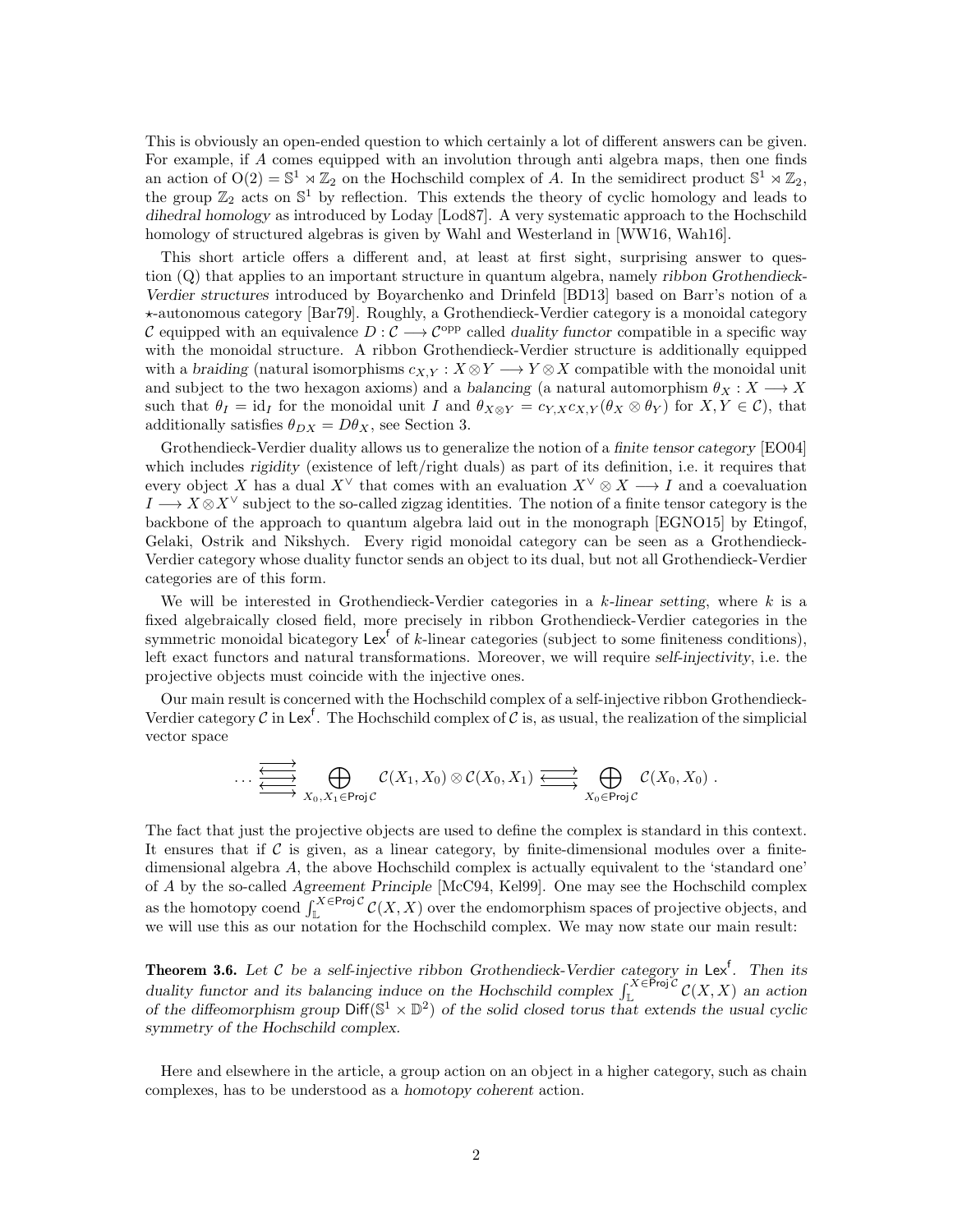We prove in Corollary [3.10](#page-9-0) that generally the Diff( $\mathbb{S}^1 \times \mathbb{D}^2$ )-action depends on the ribbon Grothendieck-Verdier structure, i.e. in contrast to the Hochschild complex and its cyclic action, it is sensitive to more than the linear structure.

Let us highlight concrete situations to which Theorem [3.6](#page-6-0) applies:

- We had mentioned above that the result applies in particular to finite ribbon categories in the sense of [\[EGNO15\]](#page-10-5) — by definition these categories are always rigid. A finite ribbon category can be obtained, for example, by taking finite-dimensional modules over a finite-dimensional ribbon Hopf algebra [\[Kas15,](#page-10-8) XIV.6]. In that case, the Hochschild complex  $\int_{\mathbb{L}}^{X \in \mathsf{Proj} \mathcal{C}} C(X, X)$ is equivalent to the Hochschild complex of A. This implies that the Hochschild complex of a finite-dimensional ribbon Hopf algebra comes with a  $\text{Diff}(\mathbb{S}^1 \times \mathbb{D}^2)$ -action, see Example [3.8](#page-8-0) for more details.
- While the case of finite ribbon categories and in particular ribbon Hopf algebras exhibits a rich class of examples, it is important that the notion of Grothendieck-Verdier duality is designed to go beyond rigid monoidal categories. For example, Allen, Lentner, Schweigert and Wood prove in [\[ALSW21\]](#page-10-9) that suitable choices of modules over a vertex operator algebra lead to ribbon Grothendieck-Verdier categories (this includes categories with a non-exact monoidal product which therefore cannot be rigid). To these categories, Theorem [3.6](#page-6-0) may also be applied if they are self-injective.

From our main result, we can also exhibit at least one instance in which there is a non-trivial action of the higher homotopy groups of diffeomorphism groups on so-called differential graded conformal blocks, see Remark [3.9.](#page-9-1) To the best of our knowledge, this is a phenomenon that has not been observed so far.

Acknowledgments. We are grateful to Andrea Bianchi, Adrien Brochier, Søren Galatius, Christoph Schweigert, Nathalie Wahl and Simon Wood for helpful discussions related to this project. LM gratefully acknowledges support by the Max Planck Institute for Mathematics in Bonn. LW gratefully acknowledges support by the Danish National Research Foundation through the Copenhagen Centre for Geometry and Topology (DNRF151) and by the European Research Council (ERC) under the European Union's Horizon 2020 research and innovation programme (grant agreement No. 772960).

## 2 THE DIFFEOMORPHISM GROUP OF  $\mathbb{S}^1 \times \mathbb{D}^2$  via dihedral homology

<span id="page-2-0"></span>In this section, we give a specific model for the diffeomorphism group of  $\mathbb{S}^1 \times \mathbb{D}^2$  using dihedral homology. This will in the next section allow us to write  $B\text{Diff}(\mathbb{S}^1 \times \mathbb{D}^2)$  in a way that is adapted to the algebraic structure of a self-injective ribbon Grothendieck-Verdier category.

Let us first recall some well-known facts on diffeomorphism groups of three-dimensional handlebodies: Since any handlebody H is a Haken manifold, the restriction  $\text{Diff}_0(H) \longrightarrow \text{Diff}_0(\partial H)$  is a fibration with contractible fiber by [\[Hat76,](#page-10-10) Theorem 2]. Unless H is  $H_{0,0} = \mathbb{B}^3$  or  $H_{1,0} = \mathbb{S}^1 \times \mathbb{D}^2$ (we use here  $H_{g,n}$  to denote the handlebody of genus g and n embedded disks), this proves that  $Diff(H)$  is homotopy discrete, i.e. that the map  $Diff(H) \longrightarrow Map(H)$  is an equivalence (because Diff( $\partial H$ ) is homotopy discrete in these cases [\[EE67\]](#page-10-11)). It also tells us Diff<sub>0</sub>( $H_{1,0}$ ) ~ T<sup>2</sup> thanks to  $\text{Diff}_0(\mathbb{T}^2) \simeq \mathbb{T}^2$  [\[Gra73,](#page-10-12) Théorème 1]. Next recall that we have an exact sequence

<span id="page-2-1"></span>
$$
0 \longrightarrow \text{Diff}_0(H_{1,0}) \longrightarrow \text{Diff}(H_{1,0}) \longrightarrow \text{Diff}(H_{1,0})/\text{Diff}_0(H_{1,0}) \longrightarrow 0 , \qquad (2.1)
$$

where  $\text{Diff}(H_{1,0})/\text{Diff}_0(H_{1,0}) = \text{Map}(H_{1,0})$  is the mapping class group of  $H_{1,0}$ . The mapping class group  $\textsf{Map}(H_{1,0}) \cong \mathbb{Z} \times \mathbb{Z}_2$  is generated by a Dehn twist T along any properly embedded disk in  $H_{1,0}$  and the rotation R by  $\pi$  around any axis in the plane in which the torus lies [\[Waj98,](#page-11-3) Theorem 14. Under the isomorphism  $\textsf{Map}(\mathbb{T}^2) \cong SL(2,\mathbb{Z})$  sending a mapping class to the induced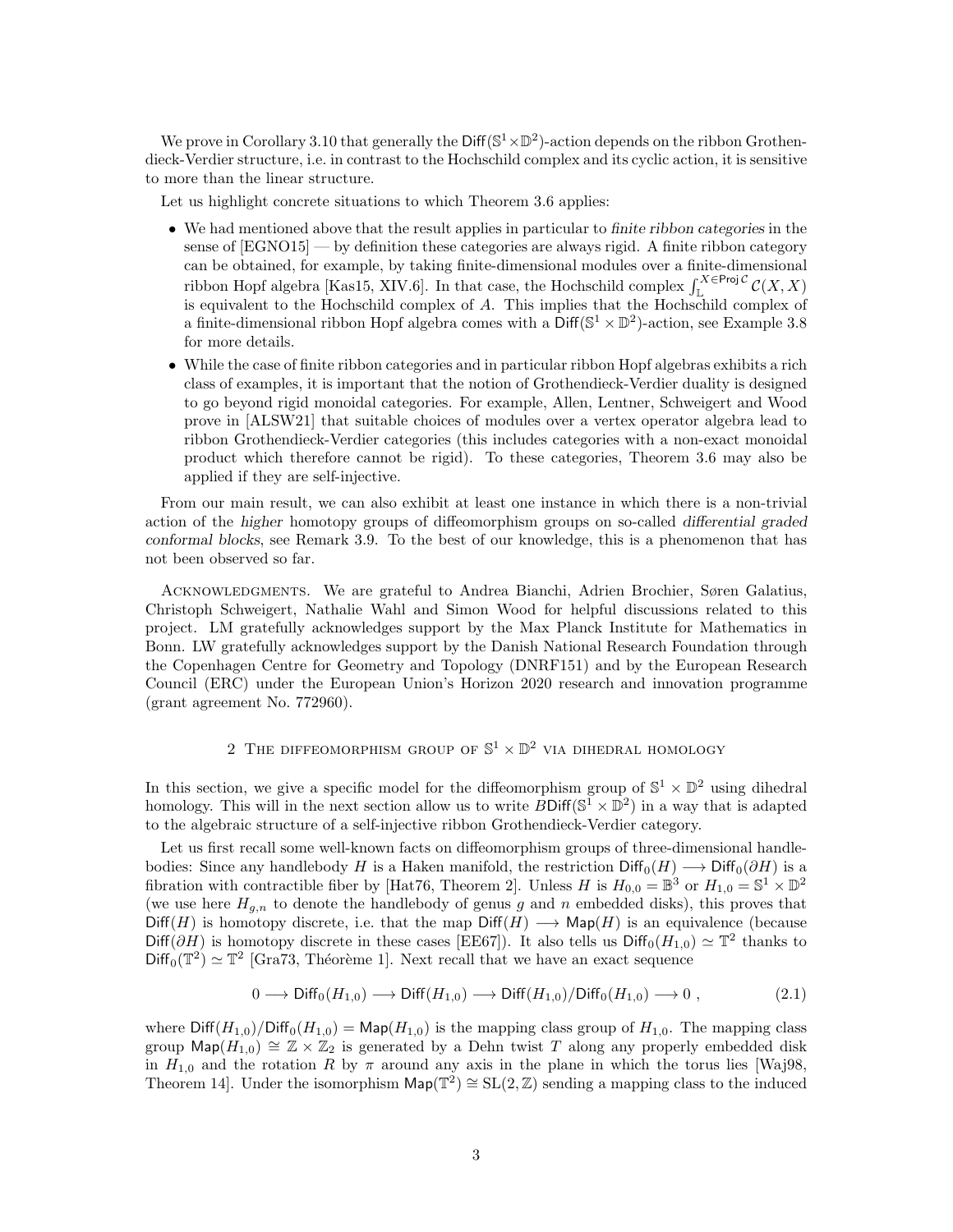automorphism on the first homology of  $\mathbb{T}^2$ , the inclusion  $\mathsf{Map}(H_{1,0}) \subset \mathsf{Map}(\mathbb{T}^2)$  sends

<span id="page-3-0"></span>
$$
T \longmapsto \begin{pmatrix} 1 & 0 \\ 1 & 1 \end{pmatrix} , \quad R \longmapsto \begin{pmatrix} -1 & 0 \\ 0 & -1 \end{pmatrix} . \tag{2.2}
$$

Through the matrix representation [\(2.2\)](#page-3-0) of  $\mathbb{Z} \times \mathbb{Z}_2$ , we have a section of the epimorphism in [\(2.1\)](#page-2-1). This gives us  $\text{Diff}(H_{1,0}) \cong \text{Diff}_0(H_{1,0}) \rtimes \text{Map}(H_{1,0})$ . The connected component  $\text{Diff}_0(H_{1,0})$  is homotopy equivalent to a torus  $\mathbb{T}^2$  as just explained. The action of  $\mathsf{Map}(H_{1,0})$  on  $\mathbb{T}^2$  sees  $\mathsf{Map}(H_{1,0})$ as subgroup of  $SL(2, \mathbb{Z})$  which acts on  $\mathbb{R}^2/\mathbb{Z}^2 = \mathbb{T}^2$ .

In order to present our combinatorial model for  $\text{Diff}(H_{1,0})$ , we also need to recall the notion of dihedral homology: Recall that Connes' cyclic category Λ [\[Con83\]](#page-10-0) is the category with objects  $\mathbb{N}_0$ ; we denote the object corresponding to  $n \geq 0$  by [n]. A morphism  $f : [n] \longrightarrow [m]$  is given by an equivalence class of functions  $f : \mathbb{Z} \longrightarrow \mathbb{Z}$  such that  $f(i + n + 1) = f(i) + m + 1$  modulo the relation  $f \sim g$  if  $f - g$  is a constant multiple of  $m + 1$ . The category  $\Lambda$  contains the simplex category  $\Delta$  as subcategory. As generating morphisms, it has the face and degeneracy maps that we already know from the simplex category  $\Delta$  and the cyclic permutations  $\tau_n : [n] \longrightarrow [n]$  represented by maps  $\mathbb{Z} \longrightarrow \mathbb{Z}$  that shift by one. The cyclic permutations fulfill, beside the obvious relation  $\tau_n^{n+1} = \text{id}_{[n]},$  further compatibility relations with the face and degeneracy maps. We denote by  $\vec{\Lambda} \subset \Lambda$  the subcategory of the cyclic category without degeneracies. This subcategory inclusion is homotopy initial, thereby making  $\vec{\Lambda}^{\text{opp}} \subset \Lambda^{\text{opp}}$  homotopy final. We use here the terminology of [\[Rie14,](#page-11-4) Chapter 8.5].

The category  $\Lambda$  has a natural action of  $\mathbb{Z}_2$  through the reversal functor  $r : \Lambda \longrightarrow \Lambda$  which is the identity on objects and sends any morphism  $f : [n] \longrightarrow [m]$  in  $\Lambda$  to  $r(f) : [n] \longrightarrow [m]$  given by  $(r(f))(p) := m - f(n - p)$ . We denote by  $\Lambda \rtimes \mathbb{Z}_2$  the Grothendieck construction of the functor  $*\mathbb{Z}_2 \longrightarrow$  Cat from the groupoid with one object and automorphism group Z to the category Cat of categories sending \* to  $\Lambda$  and the generator  $-1 \in \mathbb{Z}_2$  to the reversal functor  $r : \Lambda \longrightarrow \Lambda$  (recall that the Grothendieck construction  $\int F$  of a functor  $F : C \longrightarrow$  Cat is the category of pairs  $(c, x)$ formed by all  $c \in \mathcal{C}$  and  $x \in F(c)$ , see e.g. [\[MLM92,](#page-10-13) Section I.5]). The category  $\Lambda \rtimes \mathbb{Z}_2$  can be identified with the dihedral category [\[Lod87,](#page-10-1) [Spa00\]](#page-11-5). Restriction to  $\vec{\Lambda}$  yields a functor  $\vec{r} : \vec{\Lambda} \longrightarrow \vec{\Lambda}$ . This allows us to define  $\overline{\Lambda} \rtimes \mathbb{Z}_2$ , the semidihedral category also via a Grothendieck construction. Functors out of the opposite categories of  $\Lambda \rtimes \mathbb{Z}_2$  and  $\Lambda \rtimes \mathbb{Z}_2$  are called dihedral objects and semidihedral objects, respectively. We can see  $(\vec{\Lambda} \rtimes \mathbb{Z}_2)^{\text{opp}}$  as the Grothendieck construction of the  $\mathbb{Z}_2$ -action on  $\vec{\Lambda}^{\text{opp}}$  through the functor  $\vec{r}^{\text{opp}} : \vec{\Lambda}^{\text{opp}} \longrightarrow \vec{\Lambda}^{\text{opp}}$  induced by r. In other words,  $(\vec{\Lambda} \rtimes \mathbb{Z}_2)^{\text{opp}} = \vec{\Lambda}^{\text{opp}} \rtimes \mathbb{Z}_2$ . Similarly,  $(\Lambda \rtimes \mathbb{Z}_2)^{\text{opp}} = \Lambda^{\text{opp}} \rtimes \mathbb{Z}_2$ .

Given an associative algebra A in a symmetric monoidal  $\infty$ -category S, one can build its Hochschild object, i.e. the simplicial object in S given in [\(1.1\)](#page-0-1). If we assume that S is cocomplete, we may take the homotopy colimit of [\(1.1\)](#page-0-1) and obtain the Hochschild homology of A (of course, unless the target category is chain complexes, this will not give us homology in the traditional sense of the word, but this extended meaning of the word 'homology' is standard). In fact, the Hochschild object is actually a cyclic object through the cyclic permutation of the tensor factors. If we take the homotopy colimit over  $\Lambda^{\text{opp}}$ , we obtain the cyclic homology of A. If A comes equipped with a  $\mathbb{Z}_2$ -action through anti algebra maps, then the Hochschild object of A actually extends to a dihedral object. One defines the homotopy colimit over  $\Lambda^{\text{opp}} \rtimes \mathbb{Z}_2$  as the dihedral homology of  $A$  [\[Lod87,](#page-10-1) [Spa00\]](#page-11-5). We denote it by  $DH(A)$ . Thanks to the homotopy finality statements given above, the homotopy colimits involved in the computation of Hochschild homology, cyclic homology and dihedral homology may always be computed without degeneracies.

Before stating the next result, let us introduce further notation: For a space X with G-action, we will denote by  $X_{h,G}$  the homotopy orbits of the G-action on X. Moreover, we denote by  $K(G,n)$ the *n*-th Eilenberg-Mac Lane space for the group G (for  $n \geq 2$ , this means that G is abelian).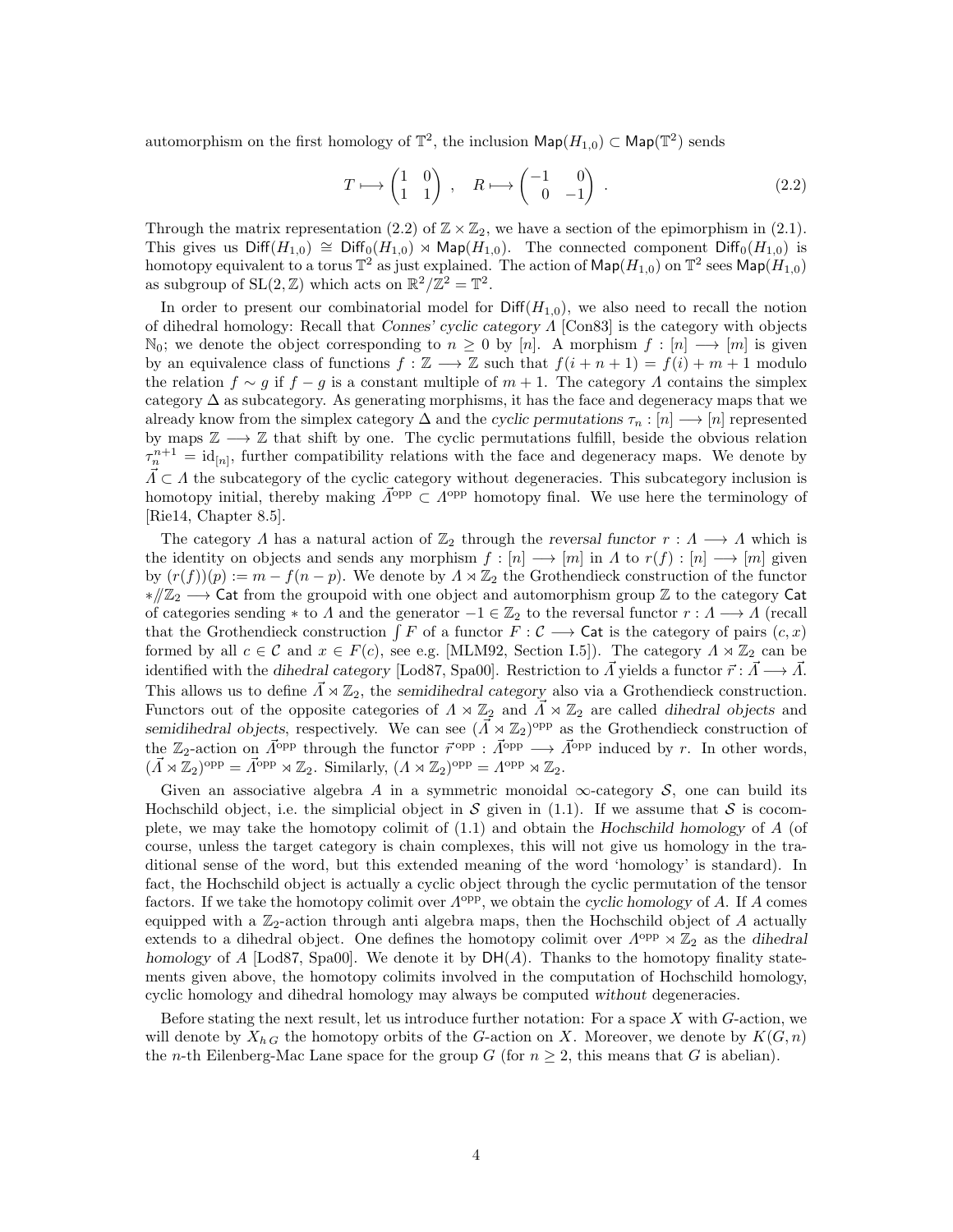<span id="page-4-2"></span>**Lemma 2.1.** Consider the commutative topological algebra  $\mathbb{S}^1$  together with its trivial  $\mathbb{Z}_2$ -action. There is a homotopy equivalence

$$
\mathsf{DH}(\mathbb{S}^1) \simeq \mathsf{Map}(\mathbb{S}^1, K(\mathbb{Z},2))_{h\,\mathbb{S}^1\rtimes \mathbb{Z}_2} ,
$$

<span id="page-4-1"></span>where  $\mathbb{S}^1 \rtimes \mathbb{Z}_2$  (the  $\mathbb{Z}_2$ -action on  $\mathbb{S}^1$  is by reflection) acts on the mapping space  $\mathsf{Map}(\mathbb{S}^1, K(\mathbb{Z}, 2))$ as follows:

- <span id="page-4-0"></span>(i) The  $\mathbb{S}^1$ -action on  $\mathsf{Map}(\mathbb{S}^1, K(\mathbb{Z}, 2))$  comes from the natural  $\mathbb{S}^1$ -action on  $\mathbb{S}^1$  and precomposition.
- (ii) The  $\mathbb{Z}_2$ -action on  $\mathsf{Map}(\mathbb{S}^1, K(\mathbb{Z}, 2))$  is given by precomposition with a reflection and postcomposition with the map  $K(\mathbb{Z}, 2) \longrightarrow K(\mathbb{Z}, 2)$  induced by  $-1 : \mathbb{Z} \longrightarrow \mathbb{Z}$ .

Proof. Since the geometric realization of  $\vec{\Lambda}^{\text{opp}} \rtimes \mathbb{Z}_2$  is equivalent to  $\mathbb{S}^1 \rtimes \mathbb{Z}_2$  [\[Lod87,](#page-10-1) Proposition 3.11], we may describe the dihedral homology of  $\mathbb{S}^1$  as the homotopy  $\mathbb{S}^1 \rtimes \mathbb{Z}_2$ -orbits of the Hochschild homology of  $\mathbb{S}^1$ . This follows from the  $\mathbb{Z}_2$ -equivariant analogue of [\[NS18,](#page-11-6) Proposition B.5]. As a consequence,  $DH(\mathbb{S}^1) \simeq (\int_{\mathbb{S}^1} \mathbb{S}^1)_{h \mathbb{S}^1 \rtimes \mathbb{Z}_2}$ , where  $\int_{\mathbb{S}^1} \mathbb{S}^1$  is the factorization homology of the commutative algebra  $\mathbb{S}^1$  evaluated on the circle. The  $\mathbb{S}^1 \rtimes \mathbb{Z}_2$ -action on  $\int_{\mathbb{S}^1} \mathbb{S}^1$  can be naturally understood as follows [\[AF15,](#page-10-14) Example 2.11]: The space  $\mathbb{S}^1 = K(\mathbb{Z}, 1)$  is an 'unoriented topological  $E_1$ -algebra', i.e. an  $E_1$ -algebra with an anti algebra involution. The involution can be chosen to be trivial in this case, since  $\mathbb Z$  is abelian. This allows us to compute its factorization homology over any unoriented 1-dimensional manifold. The value of factorization homology  $\int_{\mathbb{S}^1} K(\mathbb{Z}, 1)$  on  $\mathbb{S}^1$  is the Hochschild complex. Hence, the group of not necessarily orientation preserving diffeomorphisms of  $\mathbb{S}^1$ , which is homotopy equivalent to  $O(2) = \mathbb{S}^1 \rtimes \mathbb{Z}_2$ , acts on the factorization homology  $\int_{\mathbb{S}^1} \mathbb{S}^1$ , giving rise to the action appearing in the computation of dihedral homology.

We have furthermore  $\mathbb{S}^1 = K(\mathbb{Z}, 1) = \Omega K(\mathbb{Z}, 2)$  as algebras (by  $\Omega$  we denote the based loop space). This also holds as algebras with anti algebra involution if we use for  $\Omega K(\mathbb{Z},2)$  the involution given by the reflection of based loops together with the involution on  $K(\mathbb{Z},2)$  described in [\(ii\)](#page-4-0) (see also [\[AF15,](#page-10-14) Section 4]). With these definitions, the  $\mathbb{Z}_2$ -action on  $\Omega K(\mathbb{Z}, 2)$  is indeed trivial. This ensures that the identification  $\mathbb{S}^1 = K(\mathbb{Z},1) = \Omega K(\mathbb{Z},2)$  is really compatible with the  $\mathbb{Z}_2$ -structure. Now unoriented non-abelian Poincaré duality [\[AF15,](#page-10-14) Corollary 4.6] gives us  $\int_{\mathbb{S}^1} \mathbb{S}^1 = \int_{\mathbb{S}^1} \Omega K(\mathbb{Z}, 2) \simeq \mathsf{Map}(\mathbb{S}^1, K(\mathbb{Z}, 2)),$  and the last equivalence is in fact  $\mathbb{S}^1 \rtimes \mathbb{Z}_2$ -equivariant if  $\text{Map}(\mathbb{S}^1, K(\mathbb{Z}, 2))$  is equipped with the  $\mathbb{S}^1 \rtimes \mathbb{Z}_2$ -action described in [\(i\)](#page-4-1) and [\(ii\).](#page-4-0) For the  $\mathbb{Z}_2$ -action, this was just explained; for the  $\mathbb{S}^1$ -action, it is a property of the Poincaré duality map.  $\Box$ 

<span id="page-4-3"></span>Theorem 2.2. There is a homotopy equivalence of topological spaces

$$
\mathsf{DH}(\mathbb{S}^1)\simeq B\mathsf{Diff}(H_{1,0})\ .
$$

Proof. The strategy of the proof is to explicitly compute the homotopy orbits of the  $\mathbb{S}^1 \rtimes \mathbb{Z}_2$ -action on the mapping space  $\mathsf{Map}(\mathbb{S}^1, K(\mathbb{Z}, 2))$  from Lemma [2.1.](#page-4-2) To this end, we will use that  $\mathbb{S}^1$  and  $K(\mathbb{Z}, 2)$  are both realizations of 2-groupoids; in fact,  $\mathbb{S}^1$  is the realization of \*//Z (one object plus morphisms given by  $\mathbb{Z}$ ), and  $K(\mathbb{Z}, 2)$  is the realization of \*// \* // $\mathbb{Z}$  (one object plus one 1-morphism and 2-morphisms given by  $\mathbb{Z}$ ). The mapping space  $\mathsf{Map}(\mathbb{S}^1, K(\mathbb{Z}, 2))$  can be described as the 2groupoid  $[*//\mathbb{Z}, *\mathbb{Z}]$  of functors  $\star/\mathbb{Z} \longrightarrow \star/\mathbb{Z}$ , natural transformations and modifications. Without loss of generality, we can assume that units are preserved strictly. Up to equivalence, [∗//Z, ∗// ∗ //Z] has only one object given by the constant functor c<sup>∗</sup> at ∗. A natural transformation  $\sigma: c_* \longrightarrow c_*$  consists of the unique 1-morphism  $\sigma_*: c_*(*) \longrightarrow c_*(*)$  together with a 2-morphism  $\sigma_n : c_*(n) \circ \sigma_* \longrightarrow \sigma_* \circ c_*(n)$  for every  $n \in \mathbb{Z}$ . This 2-morphism is an element of  $\mathbb{Z}$ , and since  $\sigma$  is supposed to be natural, the map  $n \mapsto \sigma_n$  is a group morphism  $\mathbb{Z} \longrightarrow \mathbb{Z}$ . Hence, the 1-morphisms of  $[*/\mathbb{Z}, *\mathbb{Z}]$  correspond each to an element in  $\mathbb{Z}$ . Let  $\sigma$  and  $\sigma'$  be natural transformations as above. A modification  $\omega : \sigma \longrightarrow \sigma'$  consists of a 2-morphism  $\omega : \sigma_* \longrightarrow \sigma'_*$  such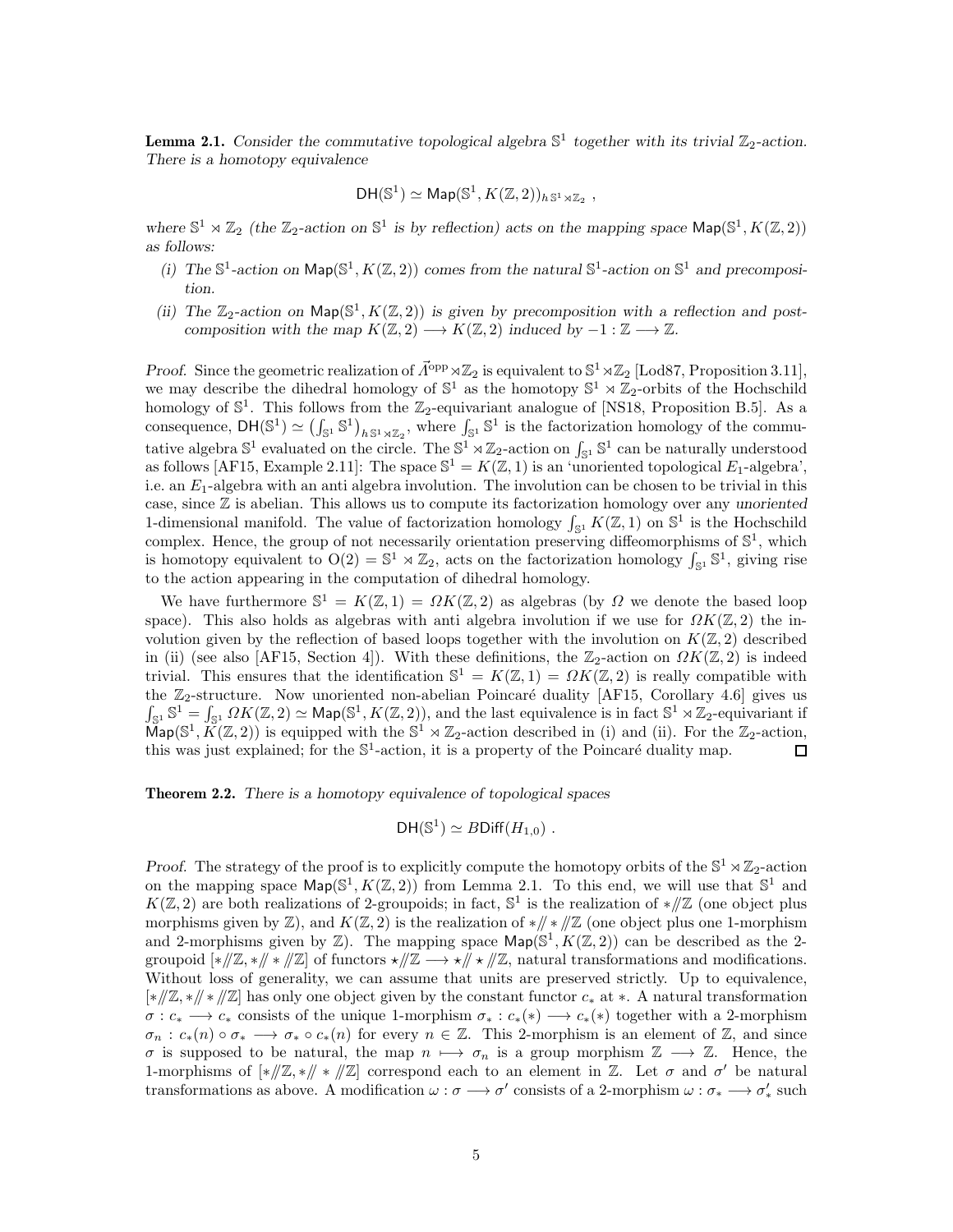that  $\sigma'_n \circ \omega = \omega \circ \sigma_n$ . This implies that 2-morphisms between  $\sigma$  and  $\sigma'$  only exist if  $\sigma' = \sigma$ , and in this case, all values of  $\omega \in \mathbb{Z}$  are allowed. The composition is straightforward to compute, and we find  $[*/\mathbb{Z}, */\mathbb{Z}] \simeq (*/\mathbb{Z}) \times (*/\mathbb{Z})$ . As a topological space, this is of course  $K(\mathbb{Z}, 1) \times K(\mathbb{Z}, 2)$ . Next we describe the  $\mathbb{S}^1 \rtimes \mathbb{Z}_2$ -action on this space:

- The  $\mathbb{S}^1$ -action is described by a natural automorphism of the identity  $S : id_{(*/\mathbb{Z}) \times (*}/(*/\mathbb{Z})} \longrightarrow$  $\mathrm{id}_{(*\mathbb{Z})\times (*\mathbb{Z}^*]}$ . Concretely, S consists of a 1-morphism  $S_*:*\longrightarrow*$  at the only object  $*\in$  $(*/\mathbb{Z})\times(*/\!/*/\mathbb{Z})$  which is given by  $0\in\mathbb{Z}$ , and for any 1-morphism  $n:\ast\longrightarrow*\mathrm{a}$  2-morphism  $S_n : n \longrightarrow n$  which is given by n. This follows directly from unpacking the bicategorical definitions for the precomposition with the natural isomorphism  $s : id_{\nu}/\mathbb{Z} \longrightarrow id_{\nu}/\mathbb{Z}$  whose value at the only object  $*$  is  $s_* = 1 \in \mathbb{Z}$ .
- The  $\mathbb{Z}_2$ -action is given by the involution  $(*/\mathbb{Z}) \times (*/\mathbb{Z}) \longrightarrow (*/\mathbb{Z}) \times (*/\mathbb{Z})$  whose action on 1-morphisms is trivial and multiplies 2-morphisms by −1. This follows by unpacking the definition of the action by precomposition with the functor  $\sqrt{Z} \longrightarrow \sqrt{Z}$  given by -1 on 1-morphisms combined with postcomposition by the functor  $\sqrt{x}$  +  $\sqrt{x}$  =  $\sqrt{x}$  given by −1 on 2-morphisms.

After combining this with Lemma [2.1,](#page-4-2) we arrive at

$$
\mathsf{DH}(\mathbb{S}^1)\simeq (K(\mathbb{Z},1)\times K(\mathbb{Z},2))_{h\mathbb{S}^1\rtimes\mathbb{Z}_2} \text{ , and hence } \Omega\mathsf{DH}(\mathbb{S}^1)\simeq (\mathbb{S}^1\times\mathbb{Z})\rtimes (\mathbb{S}^1\rtimes\mathbb{Z}_2) ,
$$

where  $\mathbb{S}^1 \rtimes \mathbb{Z}_2$  acts on  $\mathbb{S}^1 \times \mathbb{Z}$  as follows:

- $\mathbb{Z}_2$  acts trivially on  $\mathbb{Z}$  and by reflection on  $\mathbb{S}^1$ ,
- and  $x \in \mathbb{R}/\mathbb{Z} = \mathbb{S}^1$  acts trivially on  $\mathbb{S}^1$  and sends  $(0, n) \in \mathbb{S}^1 \times \mathbb{Z}$  to  $(nx, n)$ .

The group  $(\mathbb{S}^1 \times \mathbb{Z}) \rtimes (\mathbb{S}^1 \rtimes \mathbb{Z}_2)$  agrees with  $\text{Diff}(H_{1,0})$  after a straightforward rewriting. This concludes the proof. 口

### <span id="page-5-0"></span>3 The Hochschild complex of a self-injective ribbon Grothendieck-Verdier CATEGORY

In this section, we recall the notion of Grothendieck-Verdier duality from [\[BD13\]](#page-10-2) and state the main result. We use here the conventions from [\[MW20\]](#page-10-15) which are dual to the ones from [\[BD13\]](#page-10-2).

**Definition 3.1.** A Grothendieck-Verdier category is a monoidal category  $\mathcal C$  with monoidal product ⊗ and an object  $K \in \mathcal{C}$  such that for all  $X \in \mathcal{C}$  the hom functor  $\mathcal{C}(K, X \otimes -)$  is representable (let us denote the representing object by  $DX \in \mathcal{C}$ ; this means that we have  $\mathcal{C}(K, X \otimes -) \cong \mathcal{C}(DX, -)$ ), and such that the functor  $\mathcal{C} \longrightarrow \mathcal{C}^{\text{opp}}$  sending X to DX is an equivalence. One calls K the dualizing object and D the duality functor.

Building on the notion of a braiding and a balancing on a monoidal category (both notions were recalled in the introduction), we may now define:

<span id="page-5-1"></span>**Definition 3.2.** A ribbon Grothendieck-Verdier category is a Grothendieck-Verdier category whose underlying monoidal category is equipped with a braiding and a balancing such that  $\theta_{DX} = D\theta_X$ for  $X \in \mathcal{C}$ .

We will consider ribbon Grothendieck-Verdier categories in a *linear setting*. To this end, let us establish some terminology: For an algebraically closed field  $k$  that we fix for the rest of the article, a finite category is a k-linear abelian category with finite-dimensional morphism spaces, finitely many isomorphism classes of simple objects and enough projective objects; additionally, one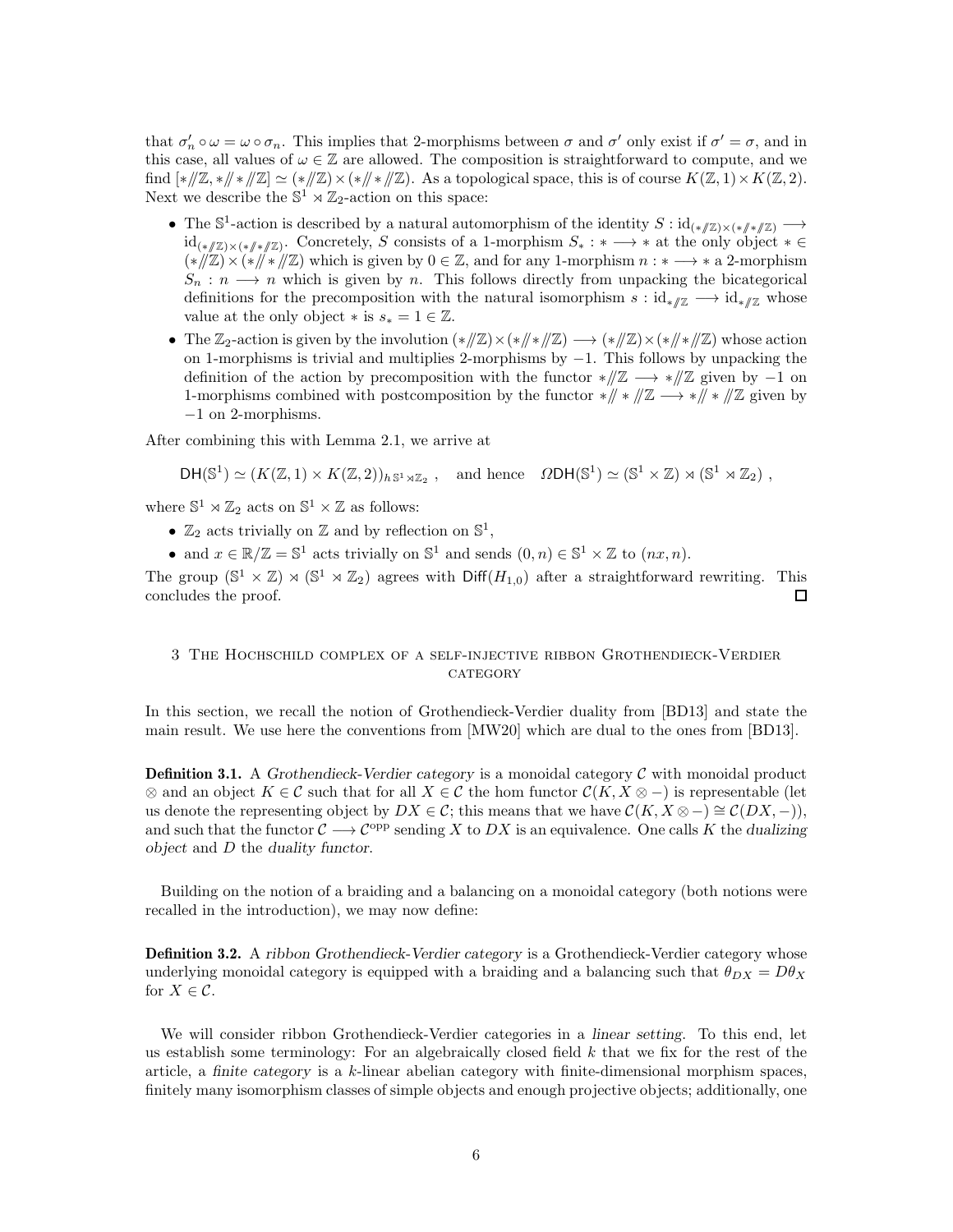requires every object to have finite length. One can now define a symmetric monoidal bicategory Lex<sup>f</sup> of finite linear categories, left exact functors and natural transformations, see e.g. [\[FSS20\]](#page-10-16) for an overview.

**Definition 3.3.** A ribbon Grothendieck-Verdier category in Lex<sup>f</sup> is an object  $C \in \text{Lex}^f$  equipped with a ribbon Grothendieck-Verdier structure on the underlying category and a lift of the ribbon Grothendieck-Verdier structure to structure inside Lex<sup>f</sup>.

This means in particular that the monoidal product will be left exact by construction. This might seem a little confusing because monoidal products are rather right exact than left exact in practice. But note that for a Grothendieck-Verdier category in Lex<sup>f</sup>, the opposite category will have a right exact monoidal product.

**Definition 3.4.** A Grothendieck-Verdier category  $C$  in Lex<sup>f</sup> is called self-injective if it is self-injective as linear category, i.e. if the projective objects of  $\mathcal C$  are exactly the injective ones.

<span id="page-6-4"></span>**Remark 3.5.** Self-injectivity ensures that the duality functor  $D: \mathcal{C} \longrightarrow \mathcal{C}^{\text{opp}}$  preserves projective objects. This can be seen as follows: For any  $X \in \mathcal{C}$ , the object DX is always injective because D is an equivalence from C to  $\mathcal{C}^{\text{opp}}$ , and by self-injectivity DX is projective. For finite tensor categories (which are rigid by definition), this assumption is automatically satisfied.

We are now ready to state the main result:

<span id="page-6-0"></span>**Theorem 3.6.** Let C be a self-injective ribbon Grothendieck-Verdier category in Lex<sup>f</sup>. Then its duality functor and its balancing induce on the Hochschild complex  $\int_{\mathbb{L}}^{X \in \overline{P} \text{roj }\mathcal{C}} C(X,X)$  an action of the diffeomorphism group  $Diff(H_{1,0})$  of the solid closed torus that extends the usual cyclic symmetry of the Hochschild complex.

*Proof.* For  $n \geq 0$ , we define the vector space

$$
H[n] := \bigoplus_{X_0, ..., X_n \in \text{Proj }\mathcal{C}} (\mathcal{X}_n, X_{n-1}) \otimes \cdots \otimes \mathcal{C}(X_1, X_0) \otimes \mathcal{C}(X_0, X_n)
$$
(3.1)

of loops of morphisms in C chasing through  $n + 1$  projective objects. We can see  $H[n]$  as chain complex concentrated in degree zero. Now the precomposition with the balancing on each of the different morphisms gives us a functor

<span id="page-6-2"></span><span id="page-6-1"></span>
$$
H[n] : (\star/\!\!/ \mathbb{Z})^{\times (n+1)} \longrightarrow \mathsf{Ch}_k \tag{3.2}
$$

that we denote by  $H[n]$  again, by a slight abuse of notation. In more detail, it sends the only object of  $(\star/\!\!/ \mathbb{Z})^{n+1}$  to  $H[n]$  and the morphism  $(\ell_0, \ldots, \ell_n) \in \mathbb{Z}^{\times (n+1)}$  to the map

$$
\left(X_n \xrightarrow{f_n} X_{n-1} \longrightarrow \dots X_0 \xrightarrow{f_0} X_n\right) \longmapsto \left(X_n \xrightarrow{f_n \theta_{X_n}^{\ell_n}} X_{n-1} \longrightarrow \dots X_0 \xrightarrow{f_0 \theta_{X_0}^{\ell_0}} X_n\right)
$$

given by precomposition with the balancing. In fact, we might as well postcompose; this would give us the same result thanks to the naturality of the balancing.

Consider now the cyclic object used to compute cyclic homology of the topological algebra  $\mathbb{S}^1$ , but seen now as category-valued functor  $D: \Lambda^{\text{opp}} \longrightarrow \text{Cat}$  sending  $[n] \longrightarrow (\star/\!\!/ \mathbb{Z})^{\times (n+1)}$ . The key observation is that the functors [\(3.2\)](#page-6-1) extend to a functor

<span id="page-6-3"></span>
$$
H: \int D \longrightarrow \mathsf{Ch}_k \tag{3.3}
$$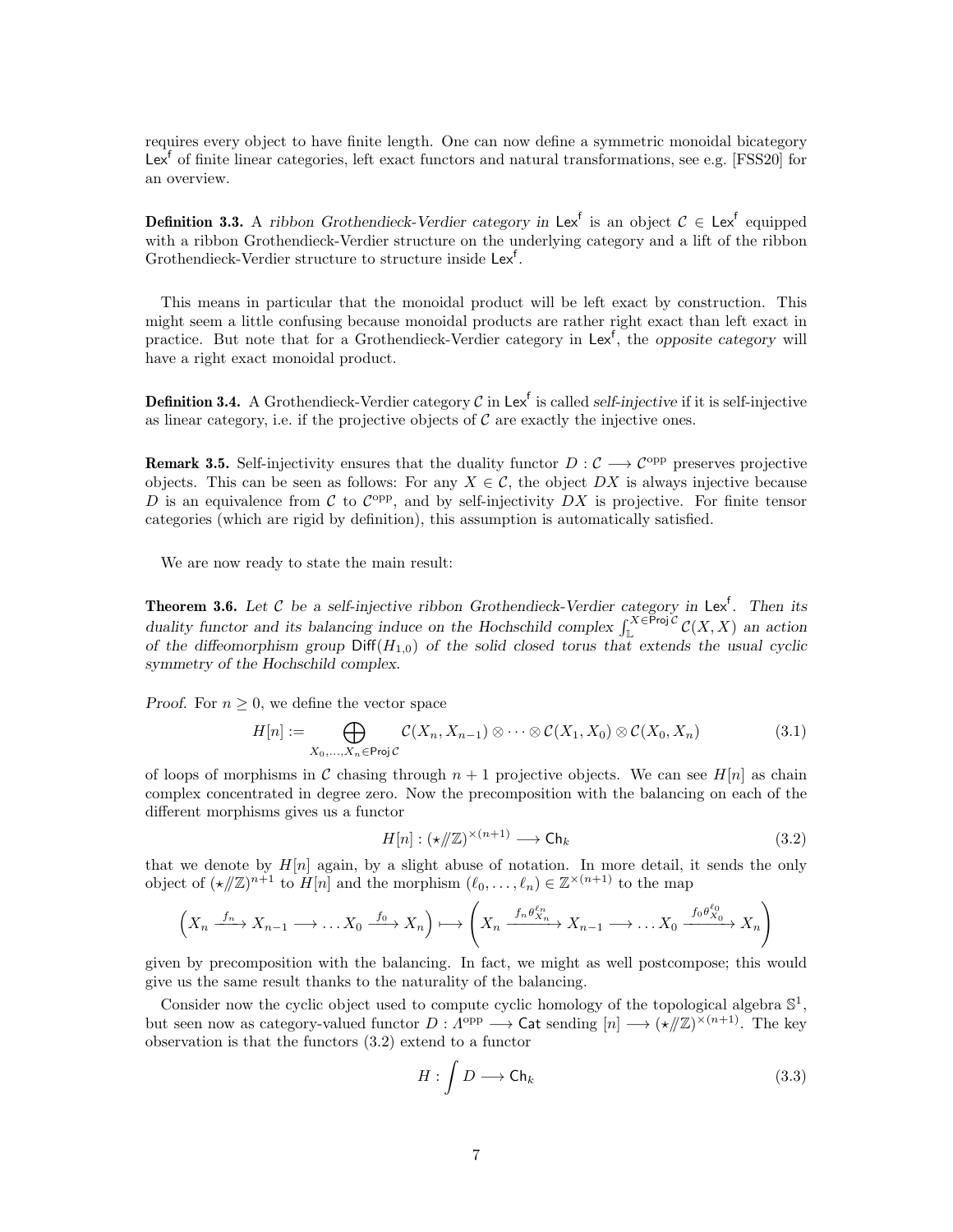out of the Grothendieck construction  $\int D$  of the functor  $D : \Lambda^{opp} \longrightarrow$  Cat by means of the usual cyclic structure of the Hochschild complex. In order to define this functor, recall that by the universal property of the Grothendieck construction it suffices to give functors  $(\star/\!\!/ \mathbb{Z})^{\times (n+1)} \longrightarrow \mathsf{Ch}_k$ (we have these already, see [\(3.2\)](#page-6-1)) plus natural transformations  $\alpha_f$  filling the triangles



for every morphism f in  $\Lambda^{\text{opp}}$  such that these transformations respect the composition in  $\Lambda^{\text{opp}}$ . It is clear how to define the needed transformation  $\alpha_f$  because the vector spaces [\(3.1\)](#page-6-2) already form a cyclic object in the standard way. We only need to verify the naturality of the  $\alpha_f$  which is a direct consequence of the fact that the balancing is a natural transformation.

In the next step, we will make use of the paracyclic category  $\Lambda_{\infty}$  [\[NS18,](#page-11-6) Appendix B], a contractible category with  $\mathbb{S}^1$ -action such that  $\Lambda = \Lambda_\infty/\mathbb{S}^1$ . Consider now the functor  $\Lambda^{\text{opp}} \longrightarrow$  Cat sending [n] to the action groupoid  $E\mathbb{Z}^{\times(n+1)} := \mathbb{Z}^{\times(n+1)}/\mathbb{Z}^{\times(n+1)}$  of the regular free and transitive action of  $\mathbb{Z}^{\times(n+1)}$  on itself, i.e. the total space of the universal  $\mathbb{Z}^{\times(n+1)}$ -bundle. Precomposition with the quotient functor  $\Lambda_{\infty}^{\text{opp}} \longrightarrow \Lambda_{\infty}^{\text{opp}} = \Lambda_{\infty}^{\text{opp}}/\mathbb{S}^1$  yields a functor  $D_{\infty} : \Lambda_{\infty}^{\text{opp}} \longrightarrow$  Cat. The quotient functors  $\Lambda_{\infty}^{\text{opp}} \longrightarrow \widetilde{\Lambda}^{\text{opp}}$  and  $E\mathbb{Z}^{\times(n+1)} = \mathbb{Z}^{\times(n+1)}/\mathbb{Z}^{\times(n+1)} \longrightarrow (\star/\mathbb{Z})^{\times(n+1)}$  induce a functor  $Q: \int D_{\infty} \longrightarrow \int D$ . Since  $E\mathbb{Z}^{\times (n+1)} \simeq \star$ , we have an equivalence  $\Lambda_{\infty}^{\text{opp}} \stackrel{\simeq}{\longrightarrow} \int D_{\infty}$ .

By sending  $[n]$  to  $\mathbb{Z}^{\times (n+1)}$ , we obtain a cyclic group that we may see also as paracyclic group. By realization it gives us a topological group G with  $BG = \int_{\mathbb{S}^1} \mathbb{S}^1$ . There is a G-action on  $\int D_{\infty}$ induced by the action  $\mathbb{Z}^{\times (n+1)}$ -action on  $E\mathbb{Z}^{\times (n+1)}$ . The G-action on  $\int D_{\infty}$  and the  $\mathbb{S}^1$ -action on the paracyclic category  $\Lambda_{\infty}$  combine into an action of  $G \rtimes \mathbb{S}^1$  on  $\int D_{\infty}$  (the  $\mathbb{S}^1$ -action on  $G$ exists because G originates from a cyclic object) such that  $\int D_{\infty}/(G \times \mathbb{S}^1) = \int D$ . This tells us that any functor  $F: \int D \longrightarrow \mathsf{Ch}_k$  can be equivalently be described as the underlying functor  $FQ: \int D_{\infty} \longrightarrow \mathsf{Ch}_k$  plus the  $G \rtimes \mathbb{S}^1$ -equivariance of this functor, where  $\mathsf{Ch}_k$  is equipped with the trivial  $G \rtimes \mathbb{S}^1$ -action. As a result, the homotopy colimit of  $FQ$  over  $\int D_{\infty}$  carries an action of  $G \rtimes \mathbb{S}^1$ . By [\[NS18,](#page-11-6) Theorem B.3] the paracyclic category comes with a homotopy final functor  $\Delta^{\text{opp}} \longrightarrow A_{\infty}^{\text{opp}}$ . Therefore, the functor  $\Delta^{\text{opp}} \longrightarrow A_{\infty}^{\text{opp}} \longrightarrow \int D_{\infty}$  is also homotopy final. As a result, the chain complex hocolim  $FQ$  is equivalent to the realization  $|F|$  of the simplicial object underlying F. This implies that  $|F|$  comes with an action of  $G\rtimes\mathbb{S}^1$ . We can apply this in particular to the functor  $H: \int D \longrightarrow \mathsf{Ch}_k$  from [\(3.3\)](#page-6-3). Its realization |H| is the Hochschild complex of  $\mathcal{C}$ , which now comes with an action of  $G \rtimes \mathbb{S}^1 = \Omega((\int_{\mathbb{S}^1} \mathbb{S}^1)_{h\mathbb{S}^1})$ . It extends the cyclic action by construction.

Finally, we observe that the symmetric monoidal bicategory of linear categories comes with a homotopy coherent action of  $\mathbb{Z}_2$  that sends a category to its opposite category. A self-injective ribbon Grothendieck-Verdier category C does not only come with a duality functor  $D: \mathcal{C} \longrightarrow \mathcal{C}^{\text{opp}}$ , but also a pivotal structure, i.e. an isomorphism  $D^2 \cong id_{\mathcal{C}}$ , see [\[BD13,](#page-10-2) Corollary 8.3]. This turns Proj C into a homotopy  $\mathbb{Z}_2$ -fixed point for the just mentioned  $\mathbb{Z}_2$ -action on linear categories (this crucially uses that  $D$  preserves projective objects thanks to self-injectivity, see Remark [3.5\)](#page-6-4). The homotopy  $\mathbb{Z}_2$ -fixed point structure is through balancing preserving functors thanks to  $D\theta_X = \theta_{DX}$ , see Definition [3.2.](#page-5-1) The Hochschild complex of Proj  $\mathcal C$  and its opposite category (Proj  $\mathcal C$ )<sup>opp</sup> can be canonically identified; this is true for any linear category. For this reason,  $\int_{\mathbb{L}}^{X \in \mathsf{Proj} \mathcal{C}} C(X,X)$ inherits, in addition to the action of  $\Omega((\int_{\mathbb{S}^1} \mathbb{S}^1)_{h\mathbb{S}^1})$  that we have just established, a homotopy coherent action of  $\mathbb{Z}_2$  from the  $\mathbb{Z}_2$ -fixed point structure (the duality D acts by a chain map, and the pivotal structure gives a chain homotopy between the chain map for  $D^2$  and the identity –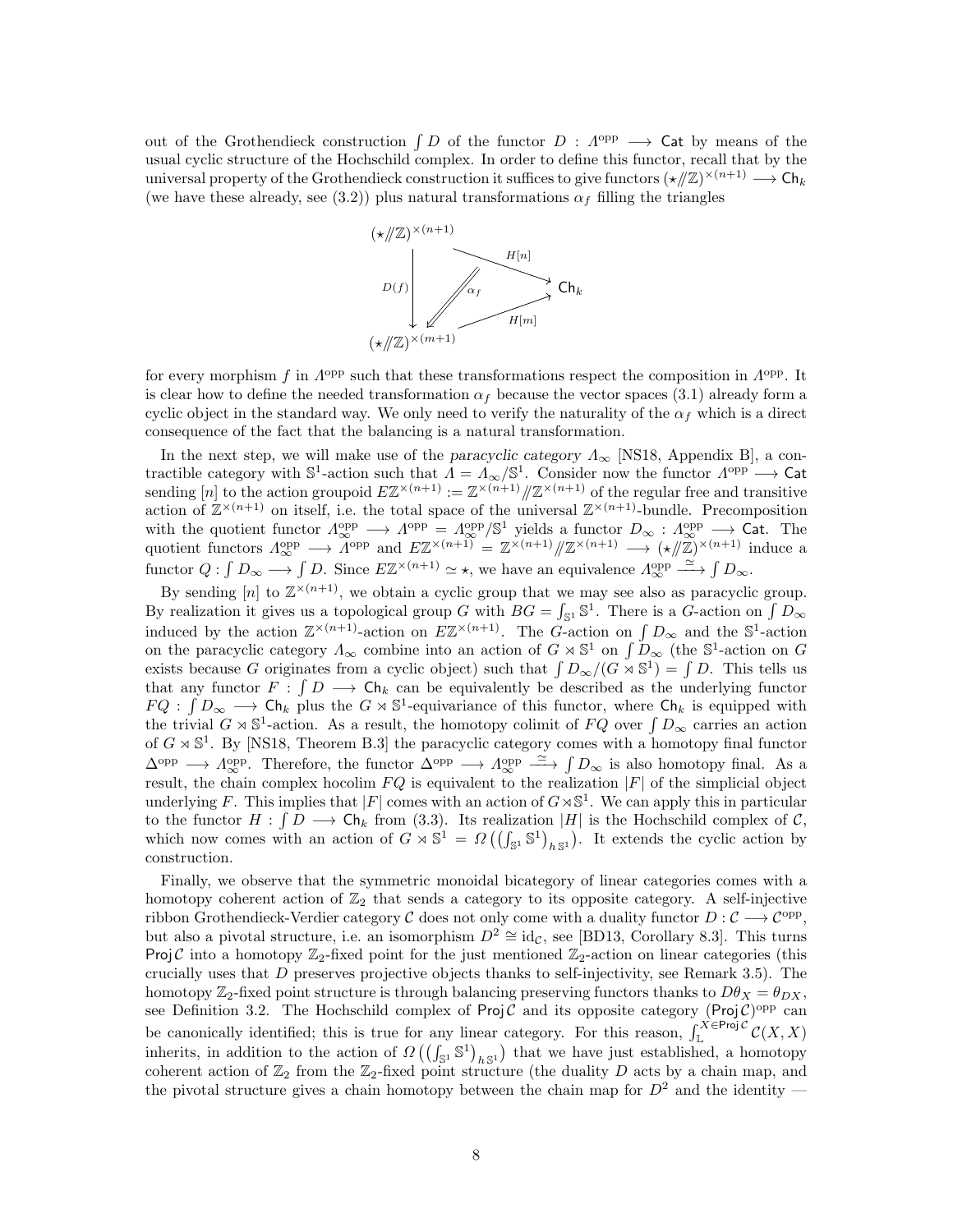this follows from the functoriality of the Hochschild complex).

Since the  $\mathbb{Z}_2$ -action is by linear balancing preserving functors, the  $\mathbb{Z}_2$ -action intertwines the  $\Omega\left(\left(\int_{\mathbb{S}^1} \mathbb{S}^1\right)_{h\mathbb{S}^1}\right)$ -action, but in a twisted way as we explain now: The Hochschild complex of Proj C and  $(Proj \mathcal{C})^{\text{opp}}$ , even though they produce isomorphic chain complexes, can only be identified as cyclic objects if we precompose the cyclic object for  $(Proj C)^{opp}$  with the reversal functor  $r : A \longrightarrow$ Λ. As a consequence, the total action on the Hochschild complex is not an action of the product of  $\Omega\left(\left(\int_{\mathbb{S}^1} \mathbb{S}^1\right)_{h\mathbb{S}^1}\right)$  with  $\mathbb{Z}_2$ , but the semidirect product with  $\mathbb{Z}_2$ , where  $\mathbb{Z}_2$ -acts by reflection on both  $\mathbb{S}^1$ 's in  $\Omega((\int_{\mathbb{S}^1} \mathbb{S}^1)_{h\mathbb{S}^1})$  that are written as subscript and trivially on the  $\mathbb{S}^1$  which is not written as subscript. In other words, the duality plays here the same role as the anti algebra involution in dihedral homology. In summary, the Hochschild complex of  $C$  comes with an action of  $\Omega\left(\left(\int_{\mathbb{S}^1} \mathbb{S}^1\right)_{h\mathbb{S}^1}\right) \rtimes \mathbb{Z}_2$  agrees with the dihedral homology of  $\mathbb{S}^1$ . Therefore, we have  $\Omega\left(\left(\int_{\mathbb{S}^1} \mathbb{S}^1\right)_{h\mathbb{S}^1}\right) \rtimes \mathbb{Z}_2 = \text{Diff}(H_{1,0})$  by Theorem [2.2.](#page-4-3) This concludes the  $\Box$ proof.

Remark 3.7. By one of the main results of [\[MW20\]](#page-10-15), ribbon Grothendieck-Verdier categories in Lex<sup>f</sup> are equivalent to cyclic framed  $E_2$ -algebras in Lex<sup>f</sup>. In connection with Giansiracusa's result  $[Gial1]$  on the relation between the modular envelope of the cyclic framed  $E_2$ -operad and the handlebody operad, this is used in [\[MW20\]](#page-10-15) to build systems of handlebody group representations. These results, however, are not available for the solid closed torus and make no statements about diffeomorphism groups. For this reason, the theory of cyclic framed  $E_2$ -algebras in symmetric monoidal bicategories from [\[MW20\]](#page-10-15) does not provide a shortcut to the proof of Theorem [3.6.](#page-6-0) In fact, the insight rather flows in the opposite direction: The dihedral homology computation in Theorem [2.2](#page-4-3) will enable us to improve results on the modular envelope of framed  $E_2$  and help us characterize systems of handlebody group representations in an upcoming article [\[MW22\]](#page-10-18).

<span id="page-8-0"></span>**Example 3.8.** Any finite ribbon category  $\mathcal{C}$  in the sense of [\[EGNO15\]](#page-10-5) is in particular a self-injective ribbon Grothendieck-Verdier category. In this case, the Grothendieck-Verdier duality comes actually from rigidity. A source for finite ribbon categories are finite-dimensional ribbon Hopf algebras: If A is a finite-dimensional ribbon Hopf algebra, then the category of finite-dimensional A-modules is a finite ribbon category [\[Kas15,](#page-10-8) XIV.6]. The Hochschild complex  $\int_{\mathbb{L}}^{X \in \mathsf{Proj} \mathcal{C}} C(X, X)$  is equivalent to the ordinary Hochschild complex of A. As a consequence, the Hochschild complex of A comes with an action of  $\text{Diff}(H_{1,0})$  extending the cyclic action. Let us describe the underlying action of  $\mathsf{Map}(H_{1,0}) \cong \mathbb{Z} \times \mathbb{Z}_2$  in more detail. To this end, we use the Lyubashenko coend  $\mathbb{F} := \int^{X \in \mathcal{C}} X^{\vee} \otimes X \in \mathcal{C}$  of  $\mathcal{C}$  [\[Lyu95\]](#page-10-19). In the special case where  $\mathcal{C}$  is given as category of modules over a ribbon Hopf algebra A, the coend  $\mathbb F$  is given by the dual  $A^*_{\text{coadj}}$  of A with its coadjoint A-action  $A \otimes A^* \longrightarrow A^*$  sending  $a \otimes \alpha$  to the linear form  $b \longmapsto \alpha(S(a'b''') )$  [\[KL01,](#page-10-20) Theorem 7.4.13]. Here  $\Delta a = a' \otimes a''$  is the Sweedler notation for the coproduct  $\Delta : A \longrightarrow A \otimes A$ , and  $S : A \longrightarrow A$  is the antipode. By [\[SW21b,](#page-11-7) Theorem 3.9], we have  $\int_{\mathbb{L}}^{X \in \mathsf{Proj} \mathcal{C}} \mathcal{C}(X,X) \simeq \mathcal{C}(I,\mathbb{F}_{\bullet})$ , where  $\mathbb{F}_{\bullet}$  is a projective resolution of F. Various other forms of this equivalence are well-known in the special Hopf algebraic case, see e.g. [\[Bic13,](#page-10-21) Section 2.2]. In that case, one obtains  $CH_*(A) \simeq \text{Hom}_A(k, A^*_{\text{coadj}})$  for the Hochschild complex of A. By recapitulating the construction given in the proof of Theorem [3.6](#page-6-0) we conclude that the action of  $\mathsf{Map}(H_{1,0}) \cong \mathbb{Z} \times \mathbb{Z}_2$  on the Hochschild complex  $\int_{\mathbb{L}}^{X \in \mathsf{Proj} \mathcal{C}} C(X,X)$  of the finite ribbon category  $\mathcal C$  is given as follows:

- The Z-factor acts by postcomposition with the balancing. Equivalently, it can be described as the chain map  $\mathcal{C}(I,\mathbb{F}_{\bullet}) \longrightarrow \mathcal{C}(I,\mathbb{F}_{\bullet})$  induced by the automorphism of  $\mathbb{F} = \int^{X \in \mathcal{C}} X^{\vee} \otimes X$ that applies the balancing to the first or second tensor factor under the coend (both give the same result). In the Hopf algebraic case, the Z-factor acts via multiplication with the ribbon element.
- The  $\mathbb{Z}_2$ -factor acts on  $\int_{\mathbb{L}}^{X \in \text{Proj } C} C(X,X)$  by applying the duality functor to morphism spaces;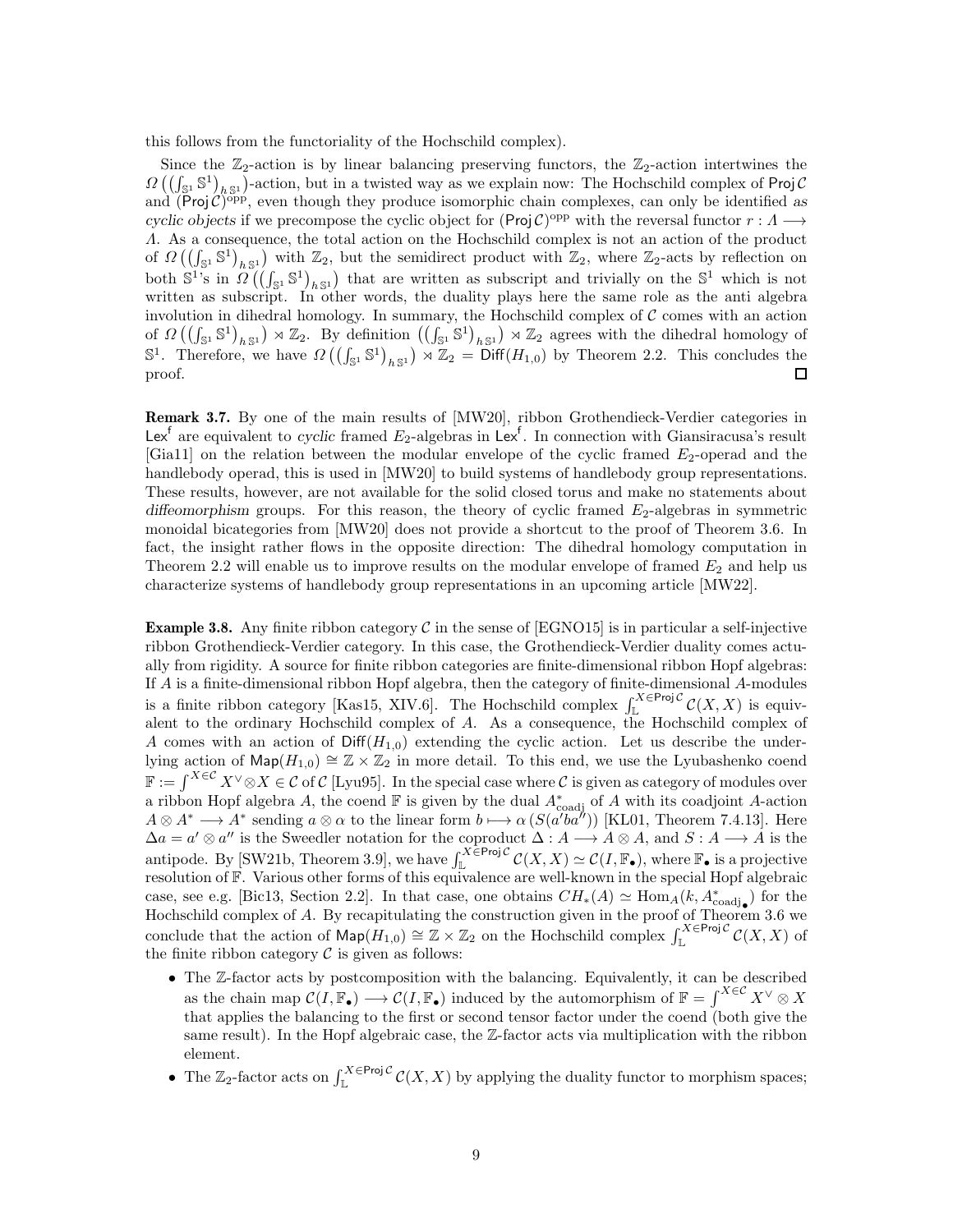this operation is (homotopy) involutive because of the pivotal structure.

<span id="page-9-1"></span>Remark 3.9 (Visibility of higher homotopy groups of diffeomorphism groups on differential graded conformal blocks). Let  $C$  be a modular category, i.e. a finite ribbon category with non-degenerate braiding. Then by the main result of  $\left[\text{SW21a}\right]$  the category  $\mathcal C$  gives rise to a symmetric monoidal functor  $\mathfrak{F}_{\mathcal{C}}:$  C-Surf<sup>c</sup>  $\longrightarrow$  Ch<sub>k</sub> from a category of C-labeled surfaces (morphisms are sewing operations and mapping classes of surfaces up to a specific central extension coming from the framing anomaly) to chain complexes. The functor satisfies an excision property phrased in terms of homotopy coends. The chain complex assigned to the torus is the Hochschild complex of  $\mathcal{C}$ . Hence, the Hochschild complex of a modular category comes with an action of  $SL(2, \mathbb{Z})$ . As a consequence, the Hochschild complex of a modular category comes with a priori two  $\mathsf{Map}(H_{1,0})$ -actions: We can restrict the SL(2, Z)-action along the inclusion  $\mathbb{Z} \times \mathbb{Z}_2 \subset SL(2,\mathbb{Z})$  given by [\(2.2\)](#page-3-0), or we can use the section  $\mathsf{Map}(H_{1,0}) \longrightarrow \mathsf{Diff}(H_{1,0})$  to extract a  $\mathsf{Map}(H_{1,0})$ -action from Theorem [3.6.](#page-6-0) From a careful analysis of the proof of Theorem [3.6](#page-6-0) and the description of the differential graded conformal block of the torus given in [\[SW21b\]](#page-11-7), we can deduce that these actions are equivalent. This has the following immediate consequence: The 'handlebody part' of the mapping class group action on the Hochschild complex of a modular category admits a non-trivial extension to an action of  $\text{Diff}(H_{1,0})$ . The non-triviality of the extension follows for example from the fact that one of the generators of  $\pi_1(\text{Diff}(H_{1,0}))$  acts by the cyclic symmetry and hence is non-trivial. This is, to the best of our knowledge, the first instance of a non-trivial action of higher homotopy groups of diffeomorphism groups on conformal blocks.

<span id="page-9-0"></span>Corollary 3.10. For self-injective ribbon Grothendieck-Verdier categories, the Hochschild complex equipped with its  $\text{Diff}(H_{1,0})$ -action is a stronger invariant than the Hochschild complex with its cyclic action. More precisely, there exist ribbon Grothendieck-Verdier categories with cyclically equivalent Hochschild complexes which are however not equivalent as  $\text{Diff}(H_{1,0})$ -modules.

Proof. Let G be a finite group and C the category of finite-dimensional k-linear modules over the Drinfeld double  $D(G)$ . This is a modular category whose differential graded modular functor is described in [\[SW21a,](#page-11-8) Example 3.13]. From the description given there and Remark [3.9,](#page-9-1) we may deduce that the Z-factor of the handlebody group  $\textsf{Map}(H_{1,0}) \cong \mathbb{Z} \times \mathbb{Z}_2$  acts non-trivially (for instance, its action on  $HH_0(\mathcal{C})$  is non-trivial). But now observe that  $\mathcal{C}$ , as a linear category, is equivalent to modules over the action groupoid  $G/\!\!/ G$  of the adjoint action of G on itself (this is because  $D(G)$ -modules are equivalent to Yetter-Drinfeld modules over  $k[G]$ , see [\[Kas15,](#page-10-8) Theorem IX.5.2]). The category of finite-dimensional  $G/\!/G$ -modules can be endowed with a symmetric braiding and hence with a trivial balancing (that is also a ribbon structure). We denote the resulting finite ribbon category as  $C_0$ . Then  $C = C_0$  holds linearly which means that their Hochschild complexes agree (and, of course, so does the  $\mathbb{S}^1$ -action on them). But in contrast to the Hochschild complex of C, the action of  $\mathbb{Z} \subset \mathsf{Map}(H_{1,0})$  is trivial because the balancing is the identity.  $\Box$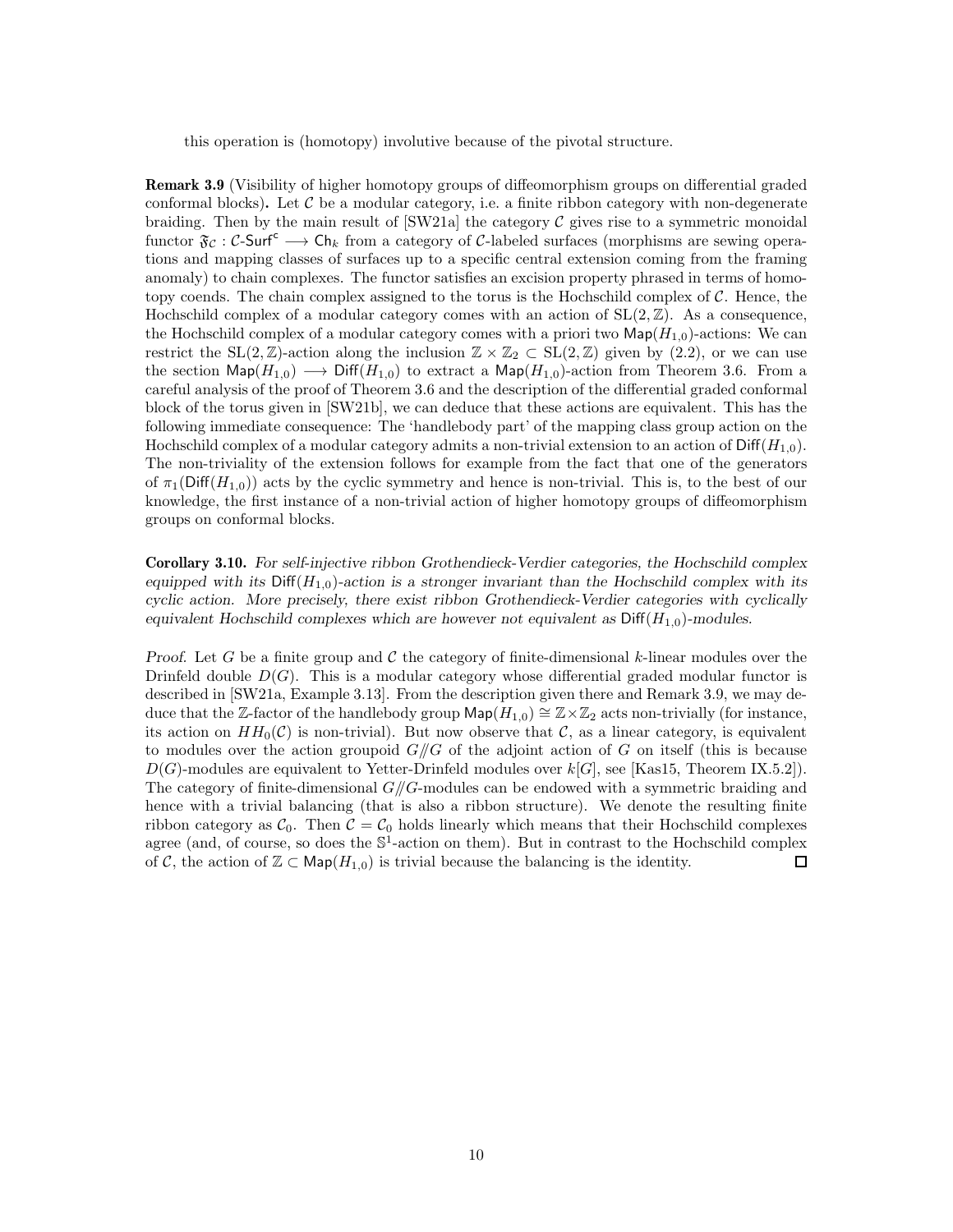Remark 3.11 (Ansular homology). The cyclic action on the Hochschild chain complex naturally leads to cyclic homology by passing to homotopy orbits of the  $\mathbb{S}^1$ -action. Since on the Hochschild complex of a self-injective ribbon Grothendieck-Verdier category in Lex<sup>f</sup>, the cyclic action extends to a  $\text{Diff}(H_{1,0})$ -action, it is only natural to consider the homotopy orbits of this action that one might call ansular homology (ansa is Latin for handle). This yields an appropriate replacement of cyclic homology sensitive to the ribbon structure. The computation of these homotopy orbits lies beyond the scope of this article.

#### **REFERENCES**

- <span id="page-10-14"></span>[AF15] D. Ayala and J. Francis. Factorization homology of topological manifolds. J. Top., 8(4):1045– 1084, 2015.
- <span id="page-10-9"></span>[ALSW21] R. Allen, S. Lentner, C. Schweigert, and S. Wood. Duality structures for module categories of vertex operator algebras and the Feigin Fuchs boson. arXiv:2107.05718 [math.QA], 2021.
- <span id="page-10-3"></span>[Bar79] M. Barr.  $\star$ -autonomous categories, volume 572 of Lecture Notes in Math. Springer, 1979.
- <span id="page-10-2"></span>[BD13] M. Boyarchenko and V. Drinfeld. A duality formalism in the spirit of Grothendieck and Verdier. Quantum Top., 4(4):447–489, 2013.
- <span id="page-10-21"></span>[Bic13] J. Bichon. Hochschild homology of Hopf algebras and free Yetter-Drinfeld resolutions of the counit. Compositio Math., 149(4):658–678, 2013.
- <span id="page-10-0"></span>[Con83] A. Connes. Cohomologie cyclique et foncteurs Ext<sup>n</sup>. C. R. Acad. Sci. Paris Ser. I Math., 296:953–958, 1983.
- <span id="page-10-11"></span>[EE67] C.J. Earle and J. Eells. The diffeomorphism group of a compact Riemann surface. Bull. Am. Math. Soc., 73(4):557–559, 1967.
- <span id="page-10-5"></span>[EGNO15] P. Etingof, S. Gelaki, D. Nikshych, and V. Ostrik. Tensor categories, volume 205 of Math. Surveys Monogr. Am. Math. Soc., 2015.
- <span id="page-10-4"></span>[EO04] P. Etingof and V. Ostrik. Finite tensor categories. Mosc. Math. J., 4(3):627–654, 2004.
- <span id="page-10-16"></span>[FSS20] J. Fuchs, G. Schaumann, and C. Schweigert. Eilenberg-Watts calculus for finite categories and a bimodule Radford  $S^4$  theorem. Trans. Am. Math. Soc., 373:1-40, 2020.
- <span id="page-10-17"></span>[Gia11] J. Giansiracusa. The framed little 2-discs operad and diffeomorphisms of handlebodies. J. Top., 4(4):919–941, 2011.
- <span id="page-10-12"></span>[Gra73] A. Gramain. Le type d'homotopie du groupe des difféomorphismes d'une surface compacte. Ann. Sc. E.N.S., 6(1):53–66, 1973.
- <span id="page-10-10"></span>[Hat76] A. Hatcher. Spaces of incompressible surfaces. Updated version of the paper 'Homeomorphisms of sufficiently large  $p^2$ -irreducible 3-manifolds' in *Topology* 15:343-347, 1976, available from the author's web page at pi.math.cornell.edu/~hatcher/Papers/emb.pdf. 1976.
- <span id="page-10-8"></span>[Kas15] C. Kassel. Quantum Groups, volume 155 of Graduate Texts in Math. Springer, 2015.
- <span id="page-10-7"></span>[Kel99] B. Keller. On the cyclic homology of exact categories. J. Pure Appl. Alg., 136:1–56, 1999.
- <span id="page-10-20"></span>[KL01] T. Kerler and V. V. Lyubashenko. Non-Semisimple Topological Quantum Field Theories for 3-Manifolds with Corners, volume 1765 of Lecture Notes in Math. Springer, 2001.
- <span id="page-10-1"></span>[Lod87] J.-L. Loday. Homologies diédrale et quaternionique. Adv. Math., 66:119–148, 1987.
- <span id="page-10-19"></span>[Lyu95] V. V. Lyubashenko. Modular transformations for tensor categories. J. Pure Appl. Alg., 98:279– 327, 1995.
- <span id="page-10-6"></span>[McC94] R. McCarthy. The cyclic homology of an exact category. J. Pure Appl. Alg., 93:251–296, 1994.
- <span id="page-10-13"></span>[MLM92] S. Mac Lane and I. Moerdijk. Sheaves in Geometry and Logic. Springer Universitext. Springer, 1992.
- <span id="page-10-15"></span>[MW20] L. Müller and L. Woike. Cyclic framed little disks algebras, Grothendieck-Verdier duality and handlebody group representations. arXiv:2010.10229 [math.QA], 2020.
- <span id="page-10-18"></span>[MW22] L. Müller and L. Woike. Classification of Consistent Systems of Handlebody Group Representations. In preparation., 2022.